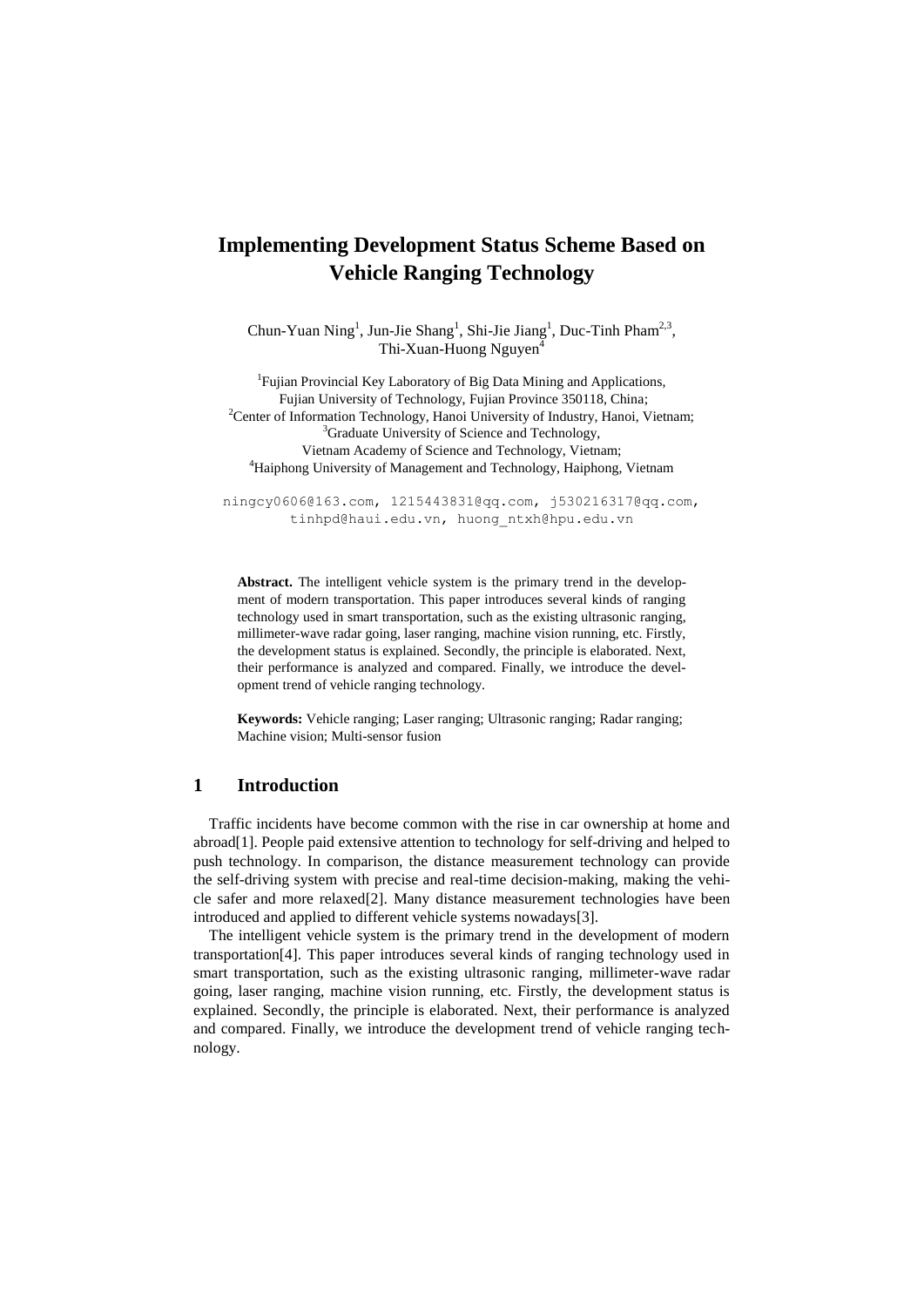# **2 Ultrasonic ranging**

Ultrasonic ranging technology was born in the 21st century and has been widely studied and applied in robot obstacle avoidance, car reversing, and liquid level measurement. The main reasons, advantages, and disadvantages of the measurement error caused by ultrasonic ranging are analyzed in [5-6]. Ultrasonic ranging is a mechanical wave above 20 kHz generated by the transmitting end, which propagates along the probe's direction. When the ultrasonic wave encounters an object, it is reflected back and received by the ultrasonic receiving sensor [7]. From the time t from the start of the transmission to the end of the reception and the propagation speed of the ultrasonic wave in the current environment, the distance S to be measured is obtained, and the calculation formula is:

### $S = 1/2 \times v \times t$  #(1)

Since the speed of sound of the ultrasonic wave is related to the temperature T, in order to improve the accuracy of the distance measurement, it can be further corrected by the method of temperature compensation. The approximate calculation formula of the ultrasonic propagation velocity v is:

$$
v = 331.5 + 0.607 \times t \#(2)
$$

# **3 Millimeter-wave Radar Ranging**

The foreign-based millimeter-wave radar started in the 1960s. The research content mainly includes the recognition of Doppler and micro-Doppler features of moving targets, the recognition of features based on target time-frequency analysis, and the recognition of features based on target one-dimensional distance images[8- 9].Millimeter-wave radar ranging uses Doppler radar technology to obtain the relative distance between the vehicle and the obstacle by processing the phase and frequency information between the transmitted signal and the recovered signal [10]. When the time difference between the signal sent by the sensor and the received signal is ∆t, the distance is R, and the speed of light is c, the distance between the vehicle and the obstacle can be calculated according to the formula R=∆t/2.



**Fig. 1.** Millimeter-wave radar work flow chart

2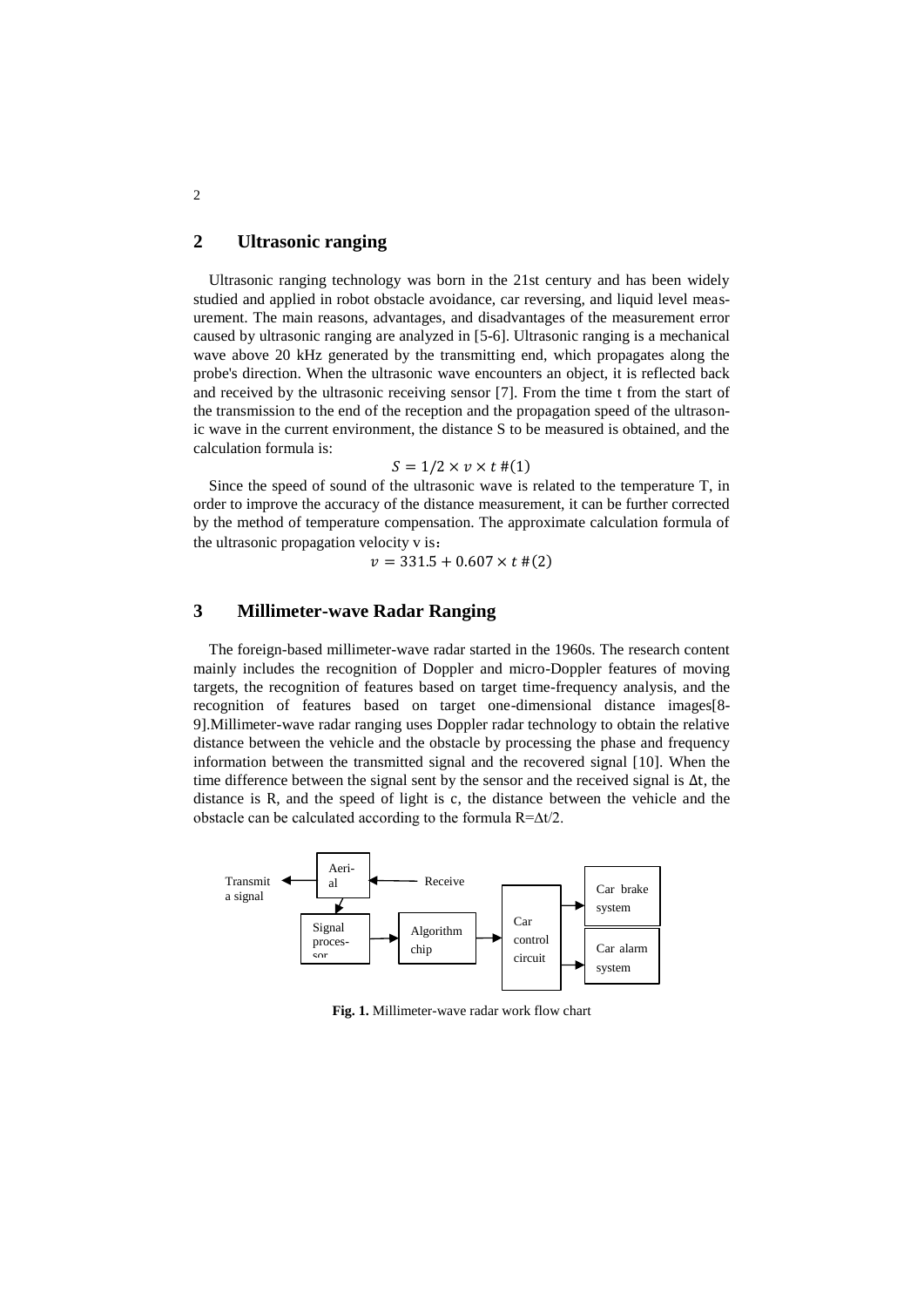# **4 Laser Ranging**

In 1977, the United States took the lead in developing the world's first handheld small-scale laser range finder [11]. Its high brightness, strong directionality and penetrating power, simple structure, convenient installation and debugging, etc., were gradually widely used. To various industrial and civil fields [12-14].

Laser ranging is a method of determining the measuring distance by irradiating a laser beam onto a target and then passing back and forth the laser's information. It is mainly divided into two categories: pulsed laser ranging and continuous-wave phase laser ranging. Pulsed laser ranging technology is the time consumed between pulsed light waves and the target to be measured. If the time required for the light to travel in the air at a speed c between the two points A and B is t, then the distance D between the two points A and B can be expressed as follows.

 $D = ct/2 \#(3)$ 

It can be seen from the above equation that the distance between A and B is actually to measure the time t of light propagation. The principle of continuous-wave phase laser ranging is to measure the measurement distance by irradiating the object to be measured with a constant laser beam and measuring the phase difference between the emitted light and the received light returned by the target [15].

The principle block diagram of the typical phase laser range finder is shown in Figure 2:



**Fig. 2.** Phase laser ranging schematic

As shown in the above figure, when T is the period of the transmitted signal, the phase difference between the transmitted and received signals is  $\Delta \varphi$ , and the distance between the transmitted and received signals is:

$$
D = ct/2 = \frac{c}{2} \frac{\Delta \varphi}{2\pi} \frac{1}{f} \quad \#(4)
$$

# **5 Visual ranging**

Visual ranging is the use of computer image processing technology to simulate the human eye to perceive information changes through information about the community vehicle's surrounding environment. Visual ranging has been widely used in lane state estimation, traffic sign signal recognition, license plate recognition, vehicle deviation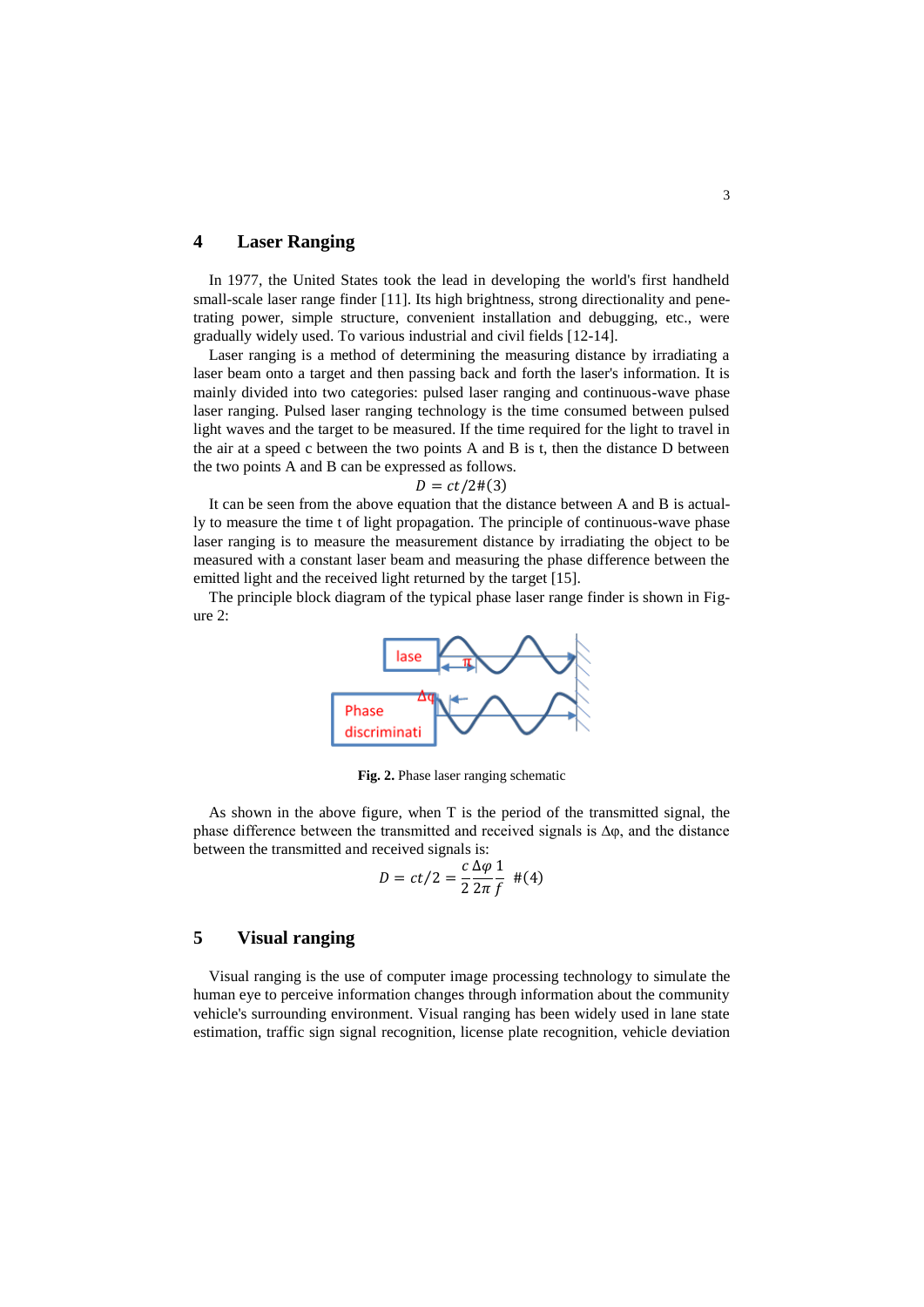from lane center estimation, etc. [16-20]. At present, visual ranging mainly includes monocular ranging and binocular ranging.

#### **5.1 Monocular vision ranging**

Monocular vision ranging uses a camera-based on a small hole imaging model. According to the viewing angle measurement principle, the ratio between the object size and the object distance remains unchanged, and the distance of the object is inversely proportional to the image size [21]. When the object's actual size and some camera parameters are known, the target can be obtained—the distance between.

### 5.2 **Binocular vision ranging technology**

Binocular vision ranging refers to the simultaneous use of two cameras to complete the ranging task. Binocular vision ranging is based on a triangulation method that achieves the perception of three-dimensional information by mimicking the way humans use binocular parallax to sense distance [22]. As shown in Fig. 3, the two cameras respectively image the same object from different positions and then recover the object's spatial three-dimensional information from the parallax image.



**Fig. 3.** Schematic diagram of binocular visual stereo imaging

### **6 Multi-sensor fusion**

#### **6.1 Comparison of traditional ranging techniques**

**Table 1.** shows the technical indicators, advantages, and disadvantages of the traditional car ranging technology, and their respective uses are compared as follows:

| <b>Ranging type</b> | <b>Technical indica-</b> | advantage               | <b>Disadvantage</b> | use            |
|---------------------|--------------------------|-------------------------|---------------------|----------------|
|                     | tors                     |                         |                     |                |
| <b>Ultrasonic</b>   | Measuring                | Data processing         | Large beam          | Close          |
|                     | range: 0.2-20m,          | is a simple, fast, low  | angle, poor direc-  | obstacle       |
|                     | optimal distance: 4-     | cost, easy to manufac-  | tionality, low      | detection, car |
|                     | 5 meters                 | ture, and highly adapt- | resolution, short-  | reversing      |
|                     |                          | able                    | acting distance     | collision      |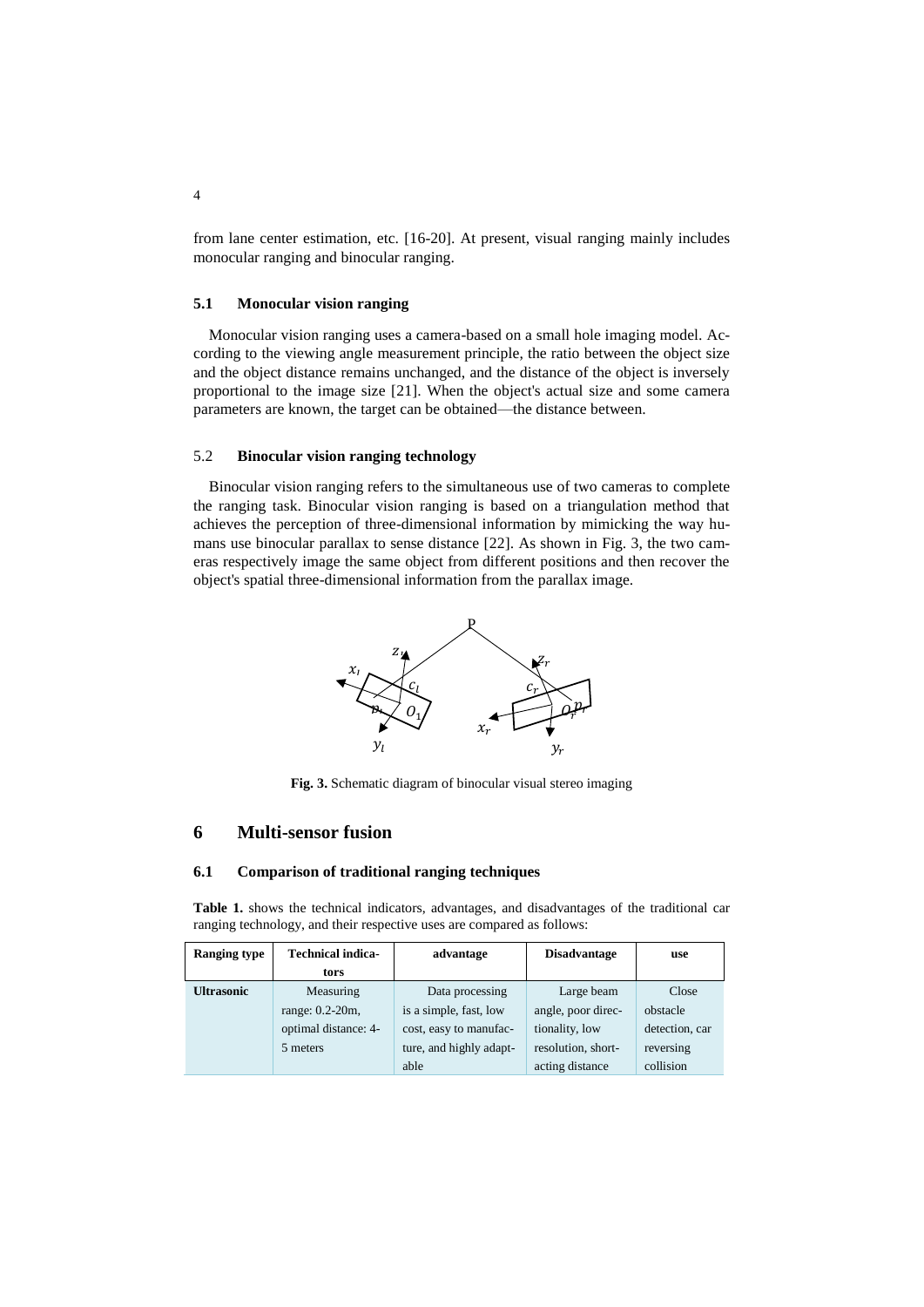|                   |                     |                          | and low precision  | avoidance       |
|-------------------|---------------------|--------------------------|--------------------|-----------------|
|                   |                     |                          |                    | system          |
| laser             | Measuring           | Good directional-        | It is difficult    | Ranging         |
|                   | range: 20-190mm,    | ity, small size, high    | to make, the       | and anti-       |
|                   | resolution: 0.5-    | precision, no electro-   | optical system     | collision       |
|                   | $10 \mu m$          | magnetic interference,   | needs to be kept   | during vehi-    |
|                   |                     | high measurement         | clean, and the     | cle driving     |
|                   |                     | accuracy, long detec-    | measurement        |                 |
|                   |                     | tion distance, relative  | performance is     |                 |
|                   |                     | distance measurement     | vulnerable to      |                 |
|                   |                     |                          | environmental      |                 |
|                   |                     |                          | interference.      |                 |
| <b>Millimeter</b> | Frequency           | Long detection           | Lower reso-        | <b>Distance</b> |
| wave              | band:2.4GHz         | distance, reliable       | lution, more       | measurement     |
|                   | $24GHz$ , $60GHz$   | operation, penetrating   | expensive          | and speed       |
|                   | $122GHz$ , $245GHz$ | rain, fog and dust, etc. |                    | measurement     |
|                   |                     |                          |                    | during vehi-    |
|                   |                     |                          |                    | cle travel      |
| <b>Machine</b>    | CCD, CMOS           | Large amount of          | Not suitable       | Close           |
| vision            | camera              | information, improved    | for heavy envi-    | obstacle        |
|                   |                     | accuracy of judgment,    | ronments such as   | detection.      |
|                   |                     | low cost, small size,    | heavy rain and     | vehicle rang-   |
|                   |                     | no pollution to the      | heavy fog, and has | ing, obstacle   |
|                   |                     | environment              | a large amount of  | detection       |
|                   |                     |                          | calculation        |                 |

### **6.2 Multi-sensor fusion**

It can be seen by comparison of various ranging techniques. Multi-sensor information fusion technology is used to complement multiple sensor spatial and temporal multi-feature information, and synthesize (integrate and fuse) according to certain criteria to form a consistent description or interpretation of a certain feature of the environment, thereby overcoming the single sensor has the disadvantages of low reliability and small effective detection range. Therefore, in recent years, sensor information fusion technology has received more and more attention in the field of intelligent vehicle security research. As shown in Figure 4, the Audi self-driving car is equipped with up to 9 environmental detection sensors.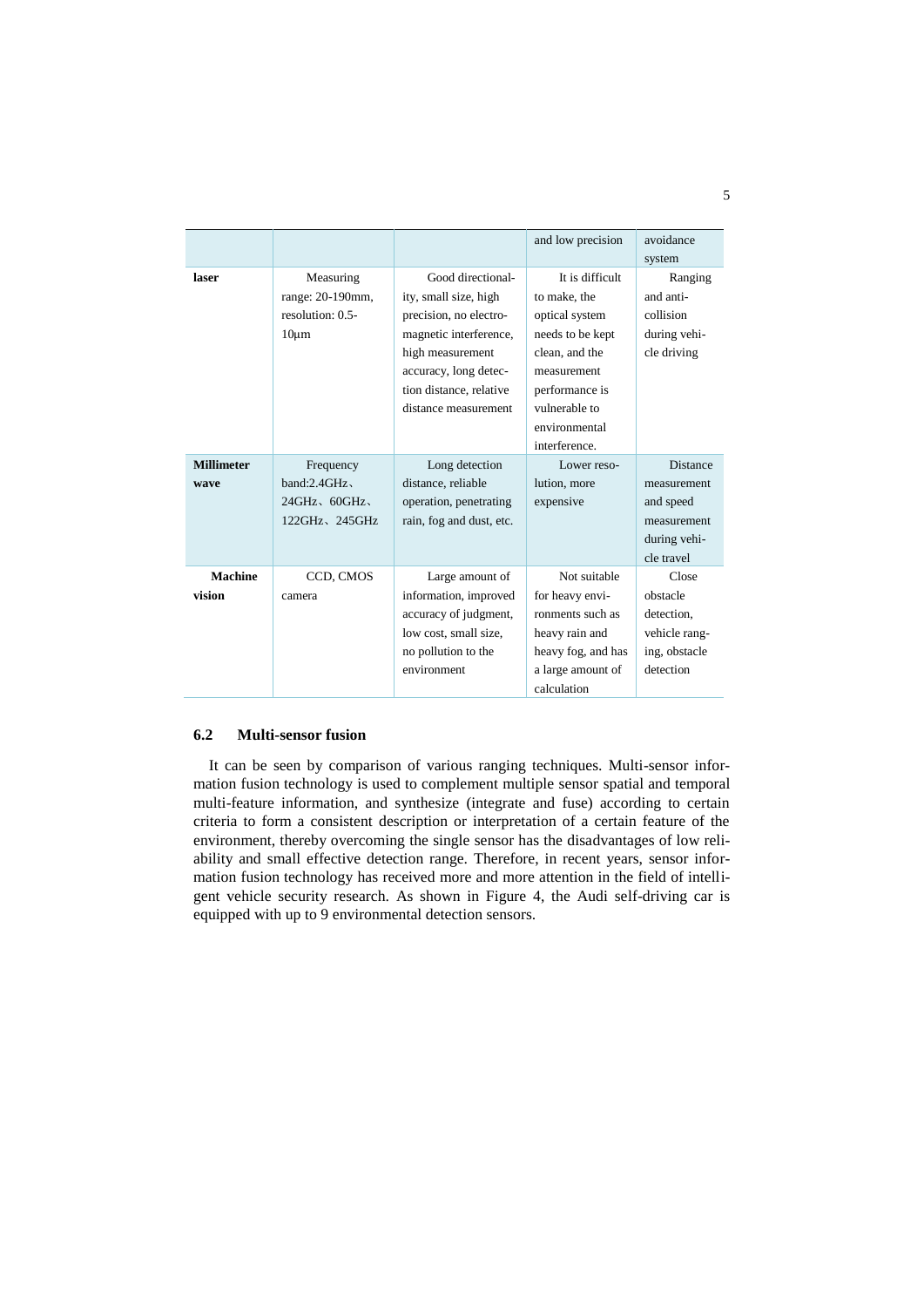

**Fig. 4.** Multi-sensor layout for context awareness

# **7 Conclusion**

This paper primarily addressed the types of distance measuring instruments for vehicles with advantages. With the further advancement of science and technology, there will be more technical forms for distance measurement. The method implementation of single distance measurement had been combined with different methods of distance measurement. The multiple instruments are combined to complement each other and further increases system measurement accuracy and reliability. Each sensor's data collection, processing, and fusion algorithm can perform timely, accurate, reliable, and environmentally adaptive front vehicle detection, which is of great importance for preventing collision accidents in vehicles and improving driving safety.

### **References**

- 1. Pinto, D.: Traffic incidents processing system and method for sharing real time traffic information, (2008).
- 2. Dao, T.K., Pan, T.S., Pan, J.S.: A multi-objective optimal mobile robot path planning based on whale optimization algorithm. 2016 IEEE 13th Int. Conf. Signal Process. 337– 342 (2016). https://doi.org/10.1109/ICSP.2016.7877851.
- 3. Shrivastava, A.K., Verma, A., Singh, S.P.: Distance measurement of an object or obstacle by ultrasound sensors using P89C51RD2. Int. J. Comput. Theory Eng. 2, 1793–8201 (2010).
- 4. Nguyen, T.-T., Pan, J.-S., Dao, T.-K.: A Novel Improved Bat Algorithm Based on Hybrid Parallel and Compact for Balancing an Energy Consumption Problem, (2019). https://doi.org/10.3390/info10060194.
- 5. Zhao Haiming,Bu Yingyong,Wang Jizhen,Zhou Zhijin.Study on a High Precision Ultrasonic Distance Measurement Method[J], Journal of Hunan University of Science and Technology, Natural Science Edition, 2006, 21(3): 35-38.
- 6. Wang Hongmei. Research on high resolution ultrasonic ranging method [D], Shandong University of Science and Technology, 2004.